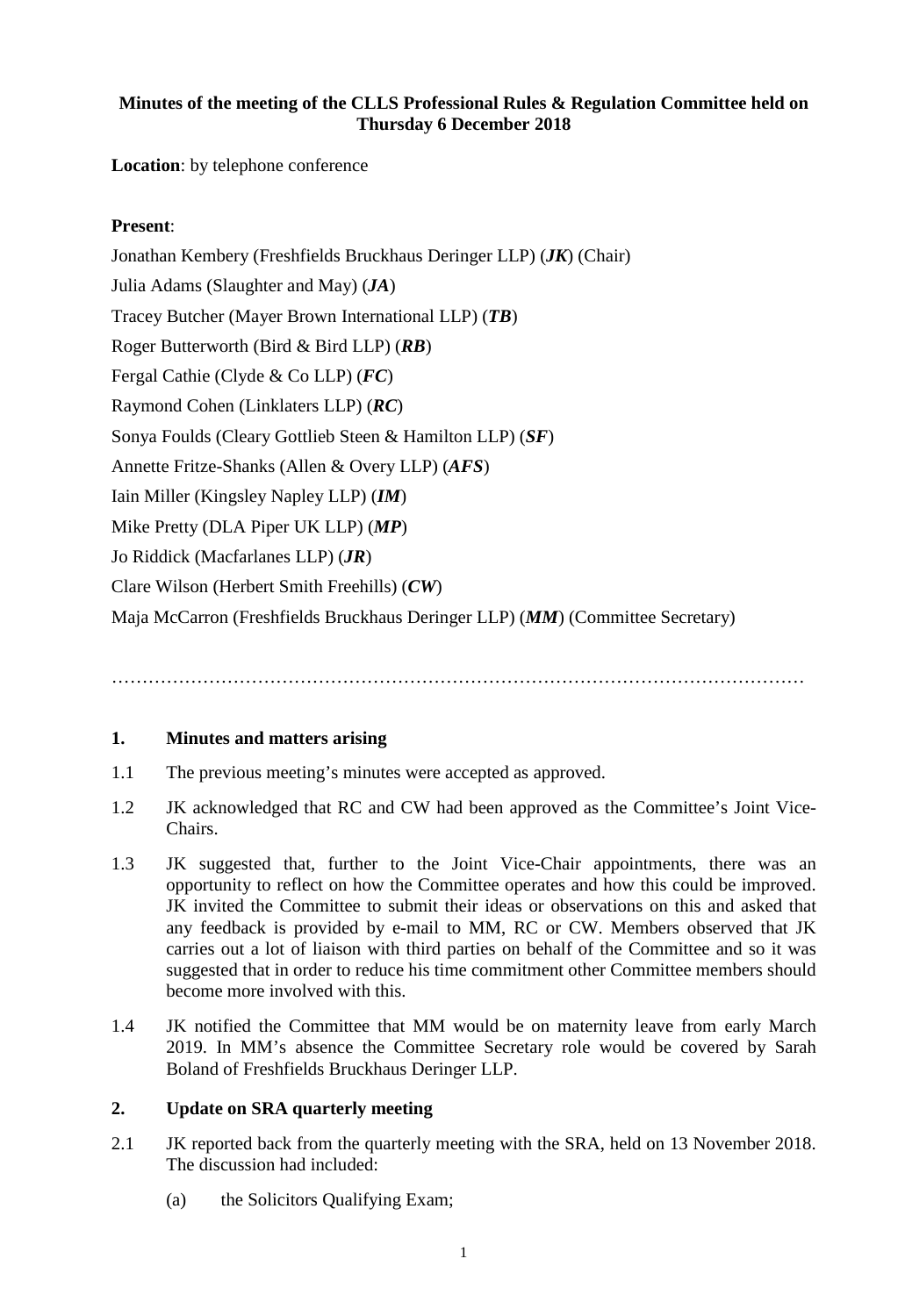- (b) next steps on new SRA Handbook (implementation was likely to be in April, May or June 2019 with guidance and resources published ahead of implementation);
- (c) sexual harassment and NDAs;
- (d) professional indemnity insurance consultation (the SRA's intention being to look at changes again in spring/summer 2019);
- (e) anti-money laundering (further to a recent visit by the Office for Professional Body Anti-Money Laundering Supervision to the SRA);
- (f) Brexit;
- (g) the review of the regulatory framework for legal services by Professor Mayson of University College London.

### **3. SRA approach to information transfer within international firms**

- 3.1 The Committee discussed the SRA's expectations around client consent to sharing client information between a law firm's corporate entities. It is understood that the SRA's approach is based to a significant degree on an interpretation of data protection principles. It was agreed that there was merit in exploring the differences between the law and principles applicable to the protection of personal data and of client confidential information.
- 3.2 ACTION: RC to consider example scenarios for how law firms may share client information within their corporate groups, with or without client consent, with a view to putting these to the SRA.

### **4. SRA Reporting Consultation update**

4.1 The SRA had provided an update to the Committee having analysed responses to its Reporting Concerns consultation. The Committee discussed the SRA's proposed drafting of a new standard for reporting serious breaches of regulatory arrangements, which had been set out in the update.

### 4.2 ACTIONS:

- (a) Committee members to provide FC with comments on the proposed new reporting obligation;
- (b) FC to liaise with SRA to provide consolidated feedback.

### **5. Price transparency update**

5.1 MM and JAK provided an update to the Committee further to discussions with the SRA and the Employment Lawyers Association on the issue of what it means to be a firm which "publishes as part of its usual business the availability of any of the services" set out in the SRA Transparency Rules and therefore to be required to publish related costs information. The SRA had indicated it is a question of what services a firm actually provides to clients as part of its usual work. The SRA had given an indication that it would not accept that a firm was outside of the scope of the Rules if its website was worded so as to admit references to particular service types that were in practice offered to clients on a routine basis . The Committee discussed that not all firms had interpreted the drafting of the Rules in this way.